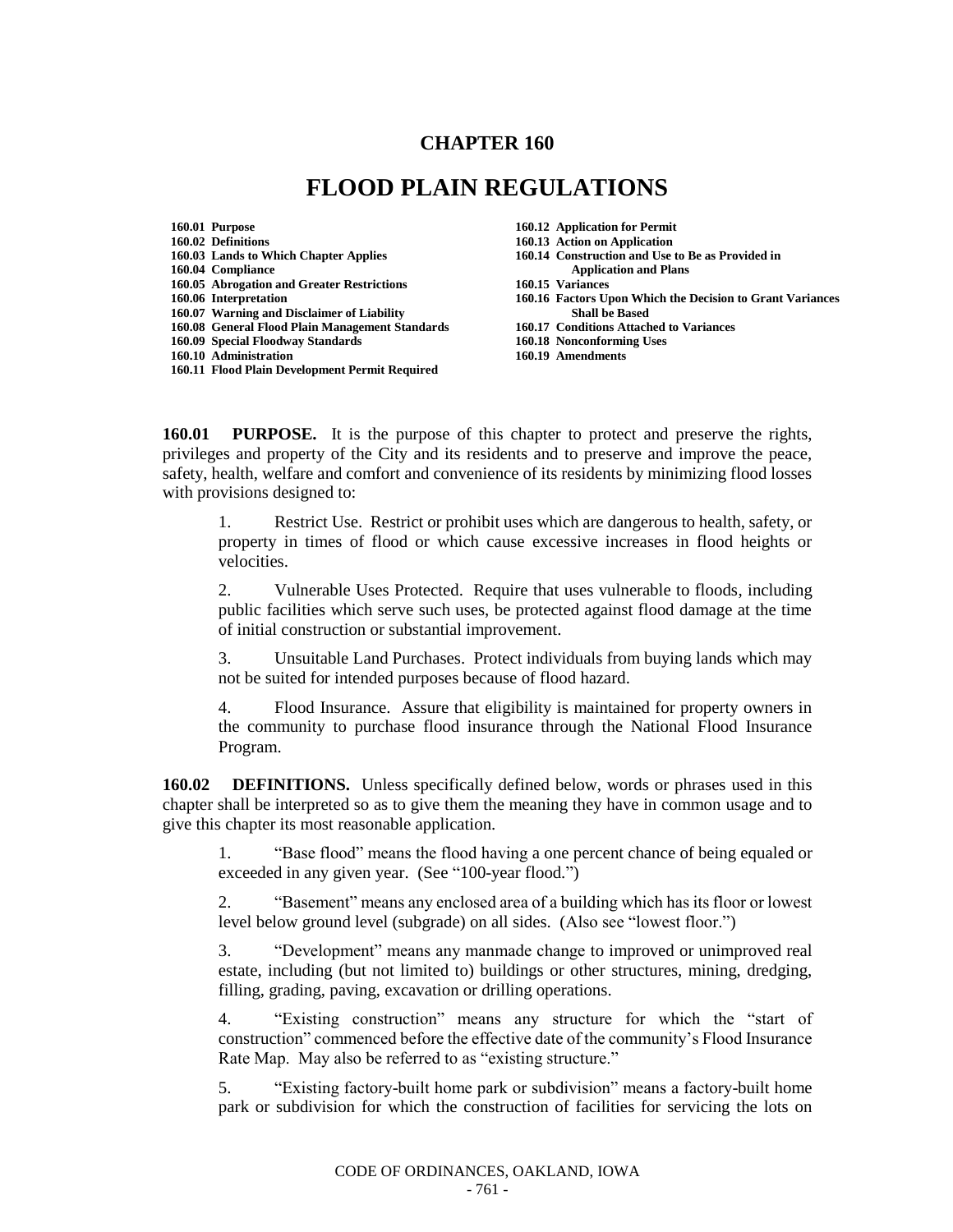which the factory-built homes are to be affixed (including at a minimum, the installation of utilities, the construction of streets, and either final site grading or the pouring of concrete pads) was completed before the effective date of these flood plain management regulations.

6. "Expansion of existing factory-built home park or subdivision" means the preparation of additional sites by the construction of facilities for servicing the lots on which the factory-built homes are to be affixed (including at a minimum, the installation of utilities, the construction of streets, and either final site grading or the pouring of concrete pads).

7. "Factory-built home" means any structure designed for residential use which is wholly or in substantial part made, fabricated, formed or assembled in manufacturing facilities for installation or assembly and installation on a building site. For the purpose of this chapter, factory-built homes include mobile homes, manufactured homes and modular homes and also includes "recreational vehicles" which are placed on a site for greater than 180 consecutive days and not fully licensed for and ready for highway use.

8. "Factory-built home park" means a parcel or contiguous parcels of land divided into two or more factory-built home lots for sale or lease.

9. "Flood" means a general and temporary condition of partial or complete inundation of normally dry land areas resulting from the overflow of streams or rivers or from the unusual and rapid runoff of surface waters from any source.

10. "Flood elevation" means the elevation floodwaters would reach at a particular site during the occurrence of a specific flood. For instance, the 100-year flood elevation is the elevation of floodwaters related to the occurrence of the 100-year flood.

11. "Flood Insurance Rate Map (FIRM)" means the official map prepared as part of (but published separately from) the Flood Insurance Study which delineates both the flood hazard areas and the risk premium zones applicable to the community.

12. "Flood plain" means any land area susceptible to being inundated by water as a result of a flood.

13. "Flood plain management" means an overall program of corrective and preventive measures for reducing flood damages and promoting the wise use of flood plains, including but not limited to emergency preparedness plans, flood control works, flood proofing and flood plain management regulations.

14. "Flood proofing" means any combination of structural and nonstructural additions, changes, or adjustments to structures, including utility and sanitary facilities which will reduce or eliminate flood damage to such structures.

15. "Floodway" means the channel of a river or stream and those portions of the flood plains adjoining the channel, which are reasonably required to carry and discharge flood waters or flood flows so that confinement of flood flows to the floodway area will not cumulatively increase the water surface elevation of the base flood by more than one foot.

16. "Floodway fringe" means those portions of the flood plain, other than the floodway, which can be filled, leveed, or otherwise obstructed without causing substantially higher flood levels or flow velocities.

17. "Historic structure" means any structure that is: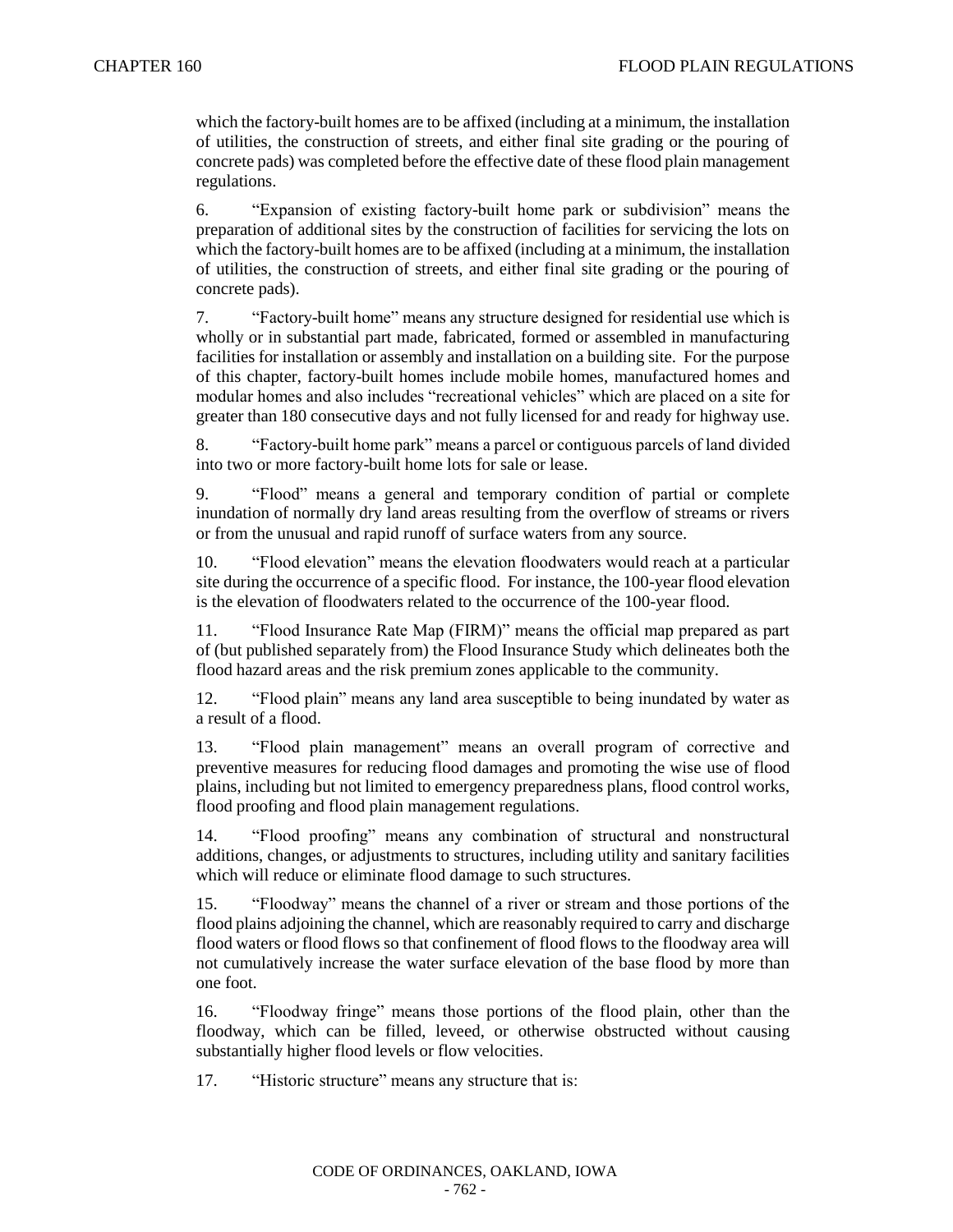A. Listed individually in the National Register of Historic Places, maintained by the Department of Interior, or preliminarily determined by the Secretary of the Interior as meeting the requirements for individual listing in the National Register;

B. Certified or preliminarily determined by the Secretary of the Interior as contributing to the historical significance of a registered historic district or a district preliminarily determined by the Secretary to qualify as a registered historic district;

C. Individually listed on a state inventory of historic places in states with historic preservation programs which have been approved by the Secretary of the Interior; or,

D. Individually listed on a local inventory of historic places in communities with historic preservation programs that have been certified by either: (i) an approved state program as determined by the Secretary of the Interior; or (ii) directly by the Secretary of the Interior in states without approved programs.

18. "Lowest floor" means the floor of the lowest enclosed area in a building including a basement except when all the following criteria are met:

A. The enclosed area is designed to flood to equalize hydrostatic pressure during floods with walls or openings that satisfy the provisions of Section 160.08(4)(A); and

B. The enclosed area is unfinished (not carpeted, dry-walled, etc.) and used solely for low damage potential uses such as building access, parking or storage; and

C. Machinery and service facilities (e.g., hot water heater, furnace, electrical service) contained in the enclosed area are located at least one foot above the 100-year flood level; and

D. The enclosed area is not a "basement" as defined in this section.

In cases where the lowest enclosed area satisfies criteria A, B, C and D above, the lowest floor is the floor of the next highest enclosed area that does not satisfy the criteria above.

19. "Minor projects" means small development activities (except for filling, grading and excavating) valued at less than \$500.00.

20. "New construction" (new buildings, factory-built home parks) means those structures or development for which the start of construction commenced on or after the effective date of the Flood Insurance Rate Map.

21. "New factory-built home park or subdivision" means a factory-built home park or subdivision for which the construction of facilities for servicing the lots on which the factory-built homes are to be affixed (including at a minimum, the installation of utilities, the construction of streets, and either final site grading or the pouring of concrete pads) is completed on or after the effective date of these flood plain management regulations.

22. "100-year flood" means a flood, the magnitude of which has a one percent (1%) chance of being equaled or exceeded in any given year or which, on the average, will be equaled or exceeded at least once every one hundred (100) years.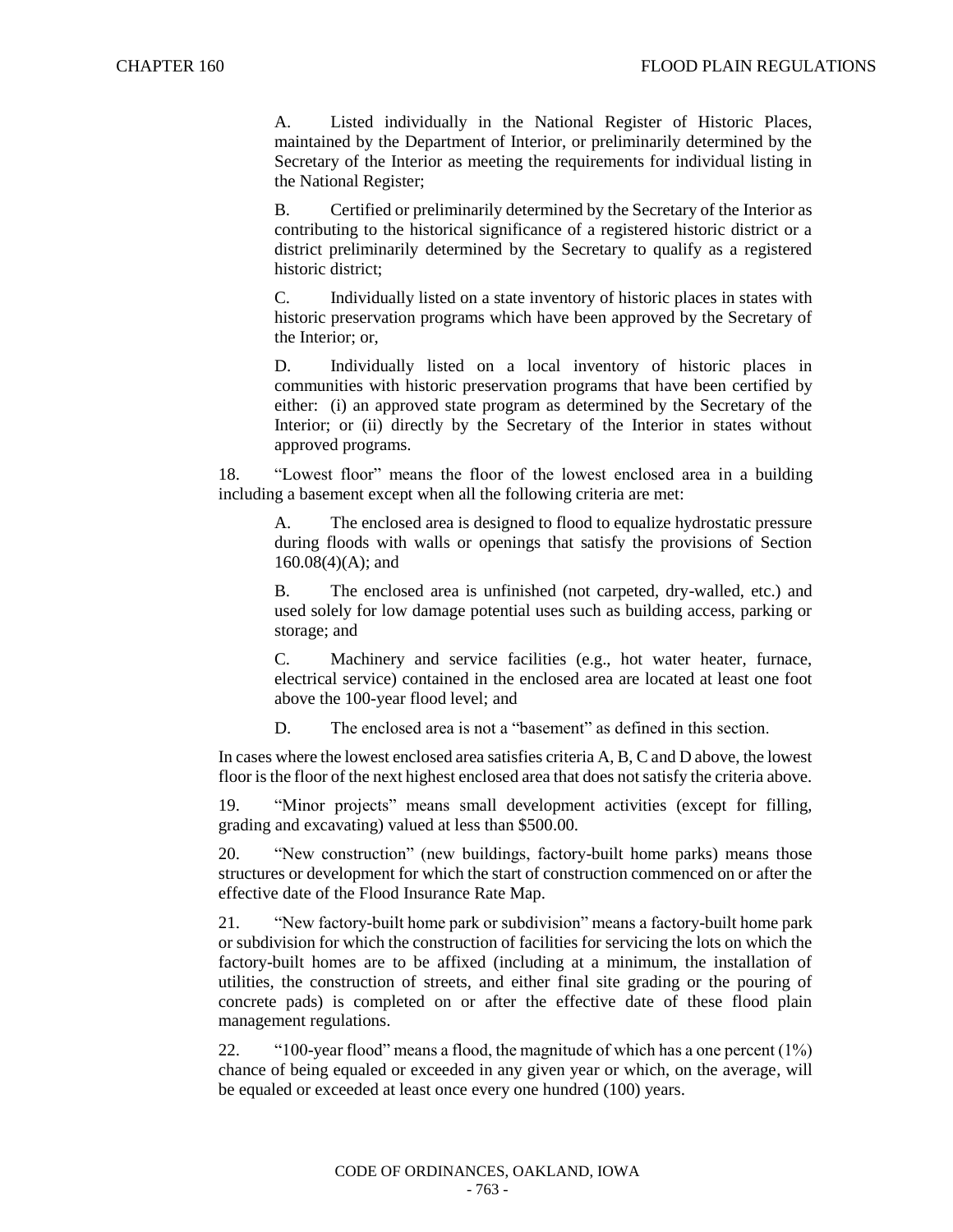23. "Recreational vehicle" means a vehicle which is:

A. Built on a single chassis;

B. Four hundred (400) square feet or less when measured at the largest horizontal projection;

C. Designed to be self-propelled or permanently towable by a light duty truck; and

D. Designed primarily not for use as a permanent dwelling but as a temporary living quarters for recreational, camping, travel, or seasonal use.

24. "Routine maintenance of existing buildings and facilities" means repairs necessary to keep a structure in a safe and habitable condition that do not trigger a building permit, provided they are not associated with a general improvement of the structure or repair of a damaged structure. Such repairs include:

A. Normal maintenance of structures such as re-roofing, replacing roofing tiles and replacing siding;

B. Exterior and interior painting, papering, tiling, carpeting, cabinets, counter tops and similar finish work;

C. Basement sealing;

D. Repairing or replacing damaged or broken window panes;

E. Repairing plumbing systems, electrical systems, heating or air conditioning systems and repairing wells or septic systems.

25. "Special flood hazard area" means the land within a community subject to the "100-year flood." This land is identified as Zone A, AE, A1-A30, AO, and AH on the City's Flood Insurance Rate Map.

26. "Start of construction" includes substantial improvement, and means the date the development permit was issued, provided the actual start of construction, repair, reconstruction, rehabilitation, addition, placement, or other improvement was within 180 days of the permit date. The actual start means either the first placement or permanent construction of a structure on a site, such as pouring of a slab or footings, the installation of pile, the construction of columns, or any work beyond the stage of excavation; or the placement of a factory-built home on a foundation. Permanent construction does not include land preparation, such as clearing, grading and filling; nor does it include the installation of streets and/or walkways; nor does it include excavation for a basement, footings, piers, or foundations or the erection of temporary forms; nor does it include the installation on the property of accessory buildings such as garages or sheds not occupied as dwelling units or not part of the main structure. For a substantial improvement, the actual start of construction means the first alteration of any wall, ceiling, floor, or other structural part of the building, whether or not that alteration affects the external dimensions of the building.

27. "Structure" means anything constructed or erected on the ground or attached to the ground, including (but not limited to) buildings, factories, sheds, cabins, factorybuilt homes, storage tanks and other similar uses.

28. "Substantial damage" means damage of any origin sustained by a structure whereby the cost of restoring the structure to its before damage condition would equal or exceed 50 percent of the market value of the structure before the damage occurred.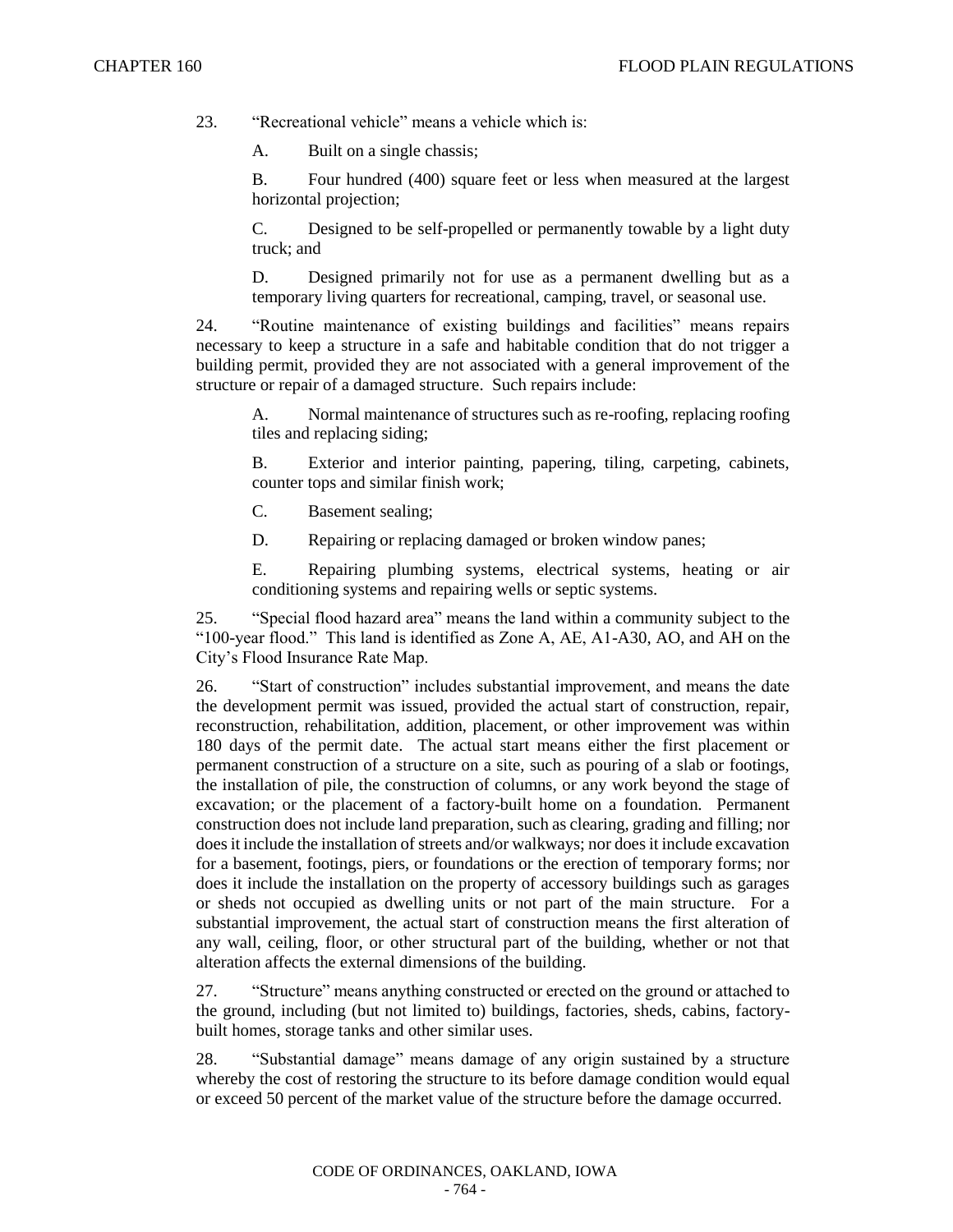29. "Substantial improvement" means any improvement to a structure which satisfies either of the following criteria:

A. Any repair, reconstruction, or improvement of a structure, the cost of which equals or exceeds 50 percent of the market value of the structure either: (i) before the start of construction of the improvement; or (ii) if the structure has been substantially damaged and is being restored, before the damage occurred. The term does not, however, include any project for improvement of a structure to comply with existing State or local health, sanitary, or safety code specifications which are solely necessary to assure safe conditions for the existing use. The term also does not include any alteration of a historic structure, provided the alteration will not preclude the structure's designation as a historic structure.

B. Any addition which increases the original floor area of a building by 25 percent or more. All additions constructed after the effective date of the Flood Insurance Rate Map shall be added to any proposed addition in determining whether the total increase in original floor space would exceed 25 percent.

30. "Variance" means a grant of relief by a community from the terms of the flood plain management regulations.

31. "Violation" means the failure of a structure or other development to be fully compliant with this chapter.

**160.03 LANDS TO WHICH CHAPTER APPLIES.** The Flood Insurance Rate Map (FIRM) for Pottawattamie County and Incorporated Areas, City of Oakland, Panels 19155C0484F, 0491F, 0492F, dated April 16, 2013, which were prepared as part of the Pottawattamie County Flood Insurance Study, shall be used to identify such flood hazard areas and all areas shown thereon to be within the boundaries of the 100-year flood shall be considered as having significant flood hazards. Where uncertainty exists with respect to the precise location of the 100-year flood boundary, the location shall be determined on the basis of the 100-year flood elevation at the particular site in question. The Flood Insurance Study is hereby adopted by reference and is made a part of this chapter for the purpose of administering flood plain management regulations.

**160.04 COMPLIANCE.** No structure or land shall hereafter be used and no structure shall be located, extended, converted or structurally altered without full compliance with the terms of this chapter and other applicable regulations which apply to uses within the jurisdiction of this chapter.

**160.05 ABROGATION AND GREATER RESTRICTIONS.** It is not intended by this chapter to repeal, abrogate or impair any existing easements, covenants, or deed restrictions. However, where this chapter imposes greater restrictions, the provision of this chapter shall prevail. Any ordinances inconsistent with this chapter are hereby repealed to the extent of the inconsistency only.

**160.06 INTERPRETATION.** In their interpretation and application, the provisions of this chapter shall be held to be minimum requirements and shall be liberally construed in favor of the Council and shall not be deemed a limitation or repeal of any other powers granted by State statutes.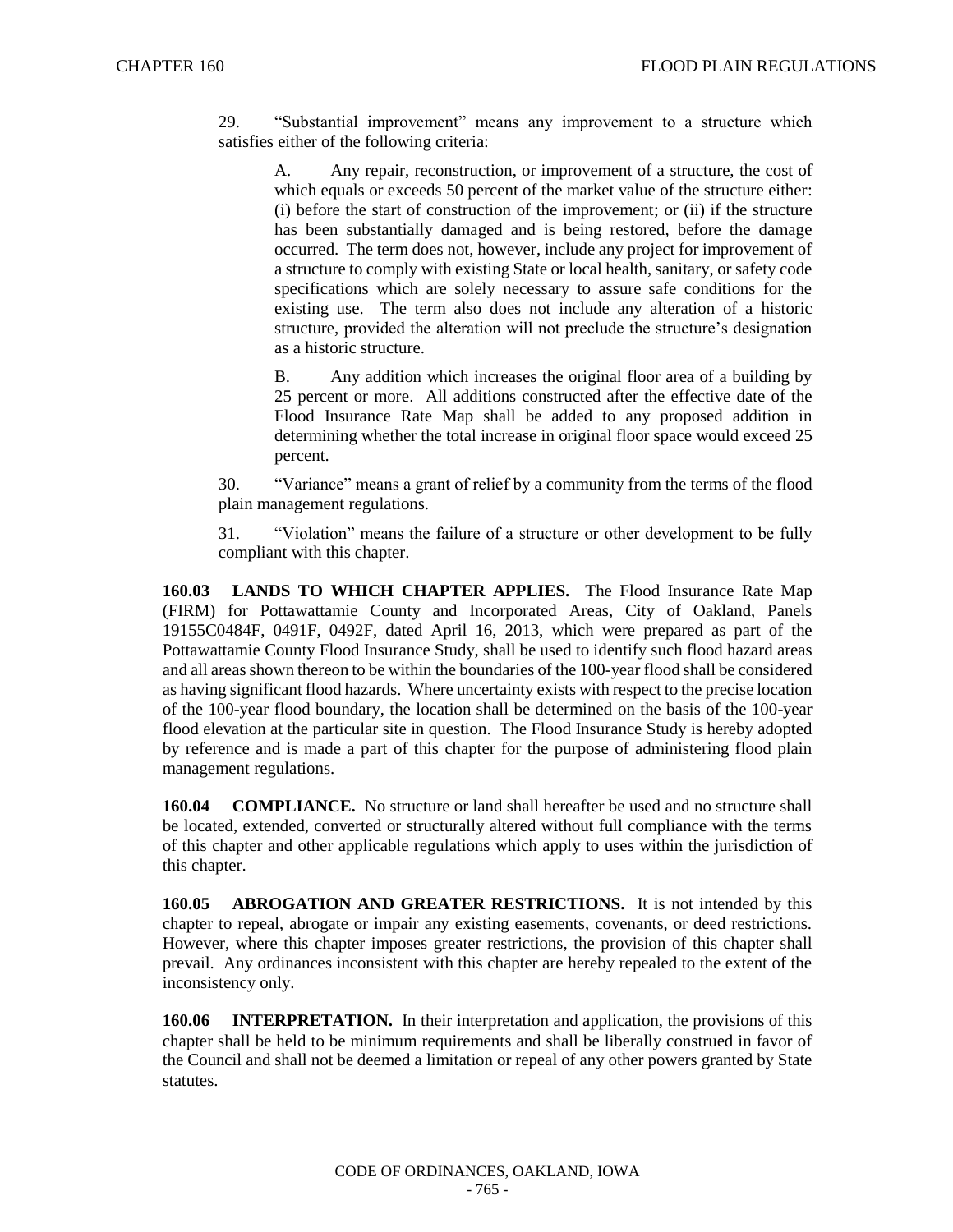**160.07 WARNING AND DISCLAIMER OF LIABILITY.** The standards required by this chapter are considered reasonable for regulatory purposes. This chapter does not imply that areas outside the designated areas of significant flood hazard will be free from flooding or flood damages. This chapter shall not create liability on the part of the City or any officer or employee thereof for any flood damages that result from reliance on this chapter or any administrative decision lawfully made thereunder.

**160.08 GENERAL FLOOD PLAIN MANAGEMENT STANDARDS.** All uses must be consistent with the need to minimize flood damage and shall meet the following applicable performance standards. Where 100-year flood data has not been provided in the Flood Insurance Study, the Department of Natural Resources shall be contacted to determine: (i) whether the land involved is either wholly or partly within the floodway or floodway fringe; and (ii) the 100-year flood level. The applicant will be responsible for providing the Department of Natural Resources with sufficient technical information to make such determination.

1. All Development. All development within the areas of significant flood hazard shall:

A. Be consistent with the need to minimize flood damage.

B. Use construction methods and practices that will minimize flood damage.

C. Use construction materials and utility equipment that are resistant to flood damage.

D. Obtain all other necessary permits from federal, State and local governmental agencies including approval when required from the Iowa Department of Natural Resources.

2. Residential Buildings. All new or substantially improved residential structures shall have the lowest floor, including basement, elevated a minimum of one foot above the 100-year flood level. Construction shall be upon compacted fill, which shall, at all points, be no lower than one foot above the 100-year flood level and extend at such elevation at least 18 feet beyond the limits of any structure erected thereon. Alternate methods of elevating (such as piers) may be allowed, subject to favorable consideration by the City Council, where existing topography, street grades, or other factors preclude elevating by fill. In such cases, the methods used must be adequate to support the structure as well as withstand the various forces and hazards associated with flooding. All new residential structures shall be provided with a means of access which will be passable by wheeled vehicles during the 100-year flood.

3. Nonresidential Buildings. All new or substantially improved nonresidential buildings shall have the lowest floor (including basement) elevated a minimum of one foot above the 100-year flood level, or together with attendant utility and sanitary systems, be flood proofed to such a level. When flood proofing is utilized, a professional engineer registered in the State shall certify that the flood proofing methods used are adequate to withstand the flood depths, pressures, velocities, impact and uplift forces and other factors associated with the 100-year flood; and that the structure, below the 100-year flood level, is watertight with walls substantially impermeable to the passage of water. A record of the certification indicating the specific elevation (in relation to the North American Vertical Datum) to which any structures are flood proofed shall be maintained by the Administrator.

4. All New and Substantially Improved Structures.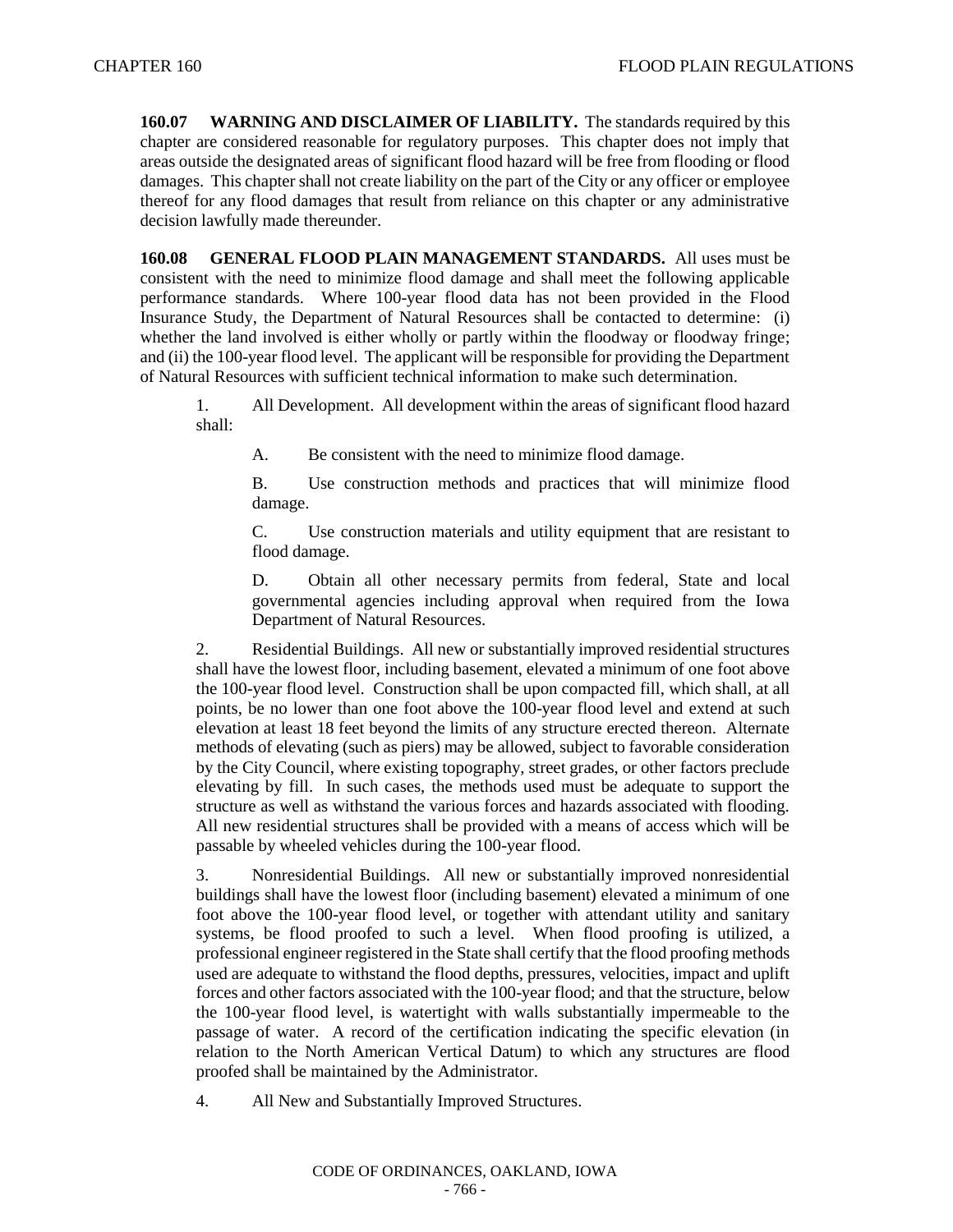A. Fully enclosed areas below the lowest floor (not including basements) which are subject to flooding shall be designed to automatically equalize hydrostatic flood forces on exterior walls by allowing for the entry and exit of floodwaters. Designs for meeting this requirement must either be certified by a registered professional engineer or meet or exceed the following minimum criteria:

> (1) A minimum of two openings having a total net area of not less than one square inch for every square foot of enclosed area subject to flooding shall be provided.

> (2) The bottom of all openings shall be no higher than one foot above grade.

> (3) Openings may be equipped with screens, louvers, valves, or other coverings or devices provided that they permit the automatic entry and exit of floodwaters.

Such areas shall be used solely for parking of vehicles, building access and low damage potential storage.

B. New and substantially improved structures must be designed (or modified) and adequately anchored to prevent flotation, collapse or lateral movement of the structure resulting from hydrodynamic and hydrostatic loads, including the effects of buoyancy.

C. New and substantially improved structures must be constructed with electrical, heating, ventilation, plumbing and air conditioning equipment and other service facilities that are designed and/or located so as to prevent water from entering or accumulating within the components during conditions of flooding.

5. Factory-Built Homes.

A. All factory-built homes, including those placed in existing factory-built home parks or subdivisions, shall be elevated on a permanent foundation such that the lowest floor of the structure is a minimum of one foot above the 100 year flood level.

B. All factory-built homes, including those placed in existing factory-built home parks or subdivisions, shall be anchored to resist flotation, collapse or lateral movement. Methods of anchoring may include, but are not limited to, use of over-the-top or frame ties to ground anchors.

6. Utility and Sanitary Systems.

A. On-site waste disposal and water supply systems shall be located or designed to avoid impairment to the system or contamination from the system during flooding.

B. All new and replacement sanitary sewage systems shall be designed to minimize or eliminate infiltration of flood waters into the system as well as the discharge of effluent into flood waters. Wastewater treatment facilities (other than on-site systems) shall be provided with a level of flood protection equal to or greater than one foot above the 100-year flood elevation.

C. New or replacement water supply systems shall be designed to minimize or eliminate infiltration of flood waters into the system. Water supply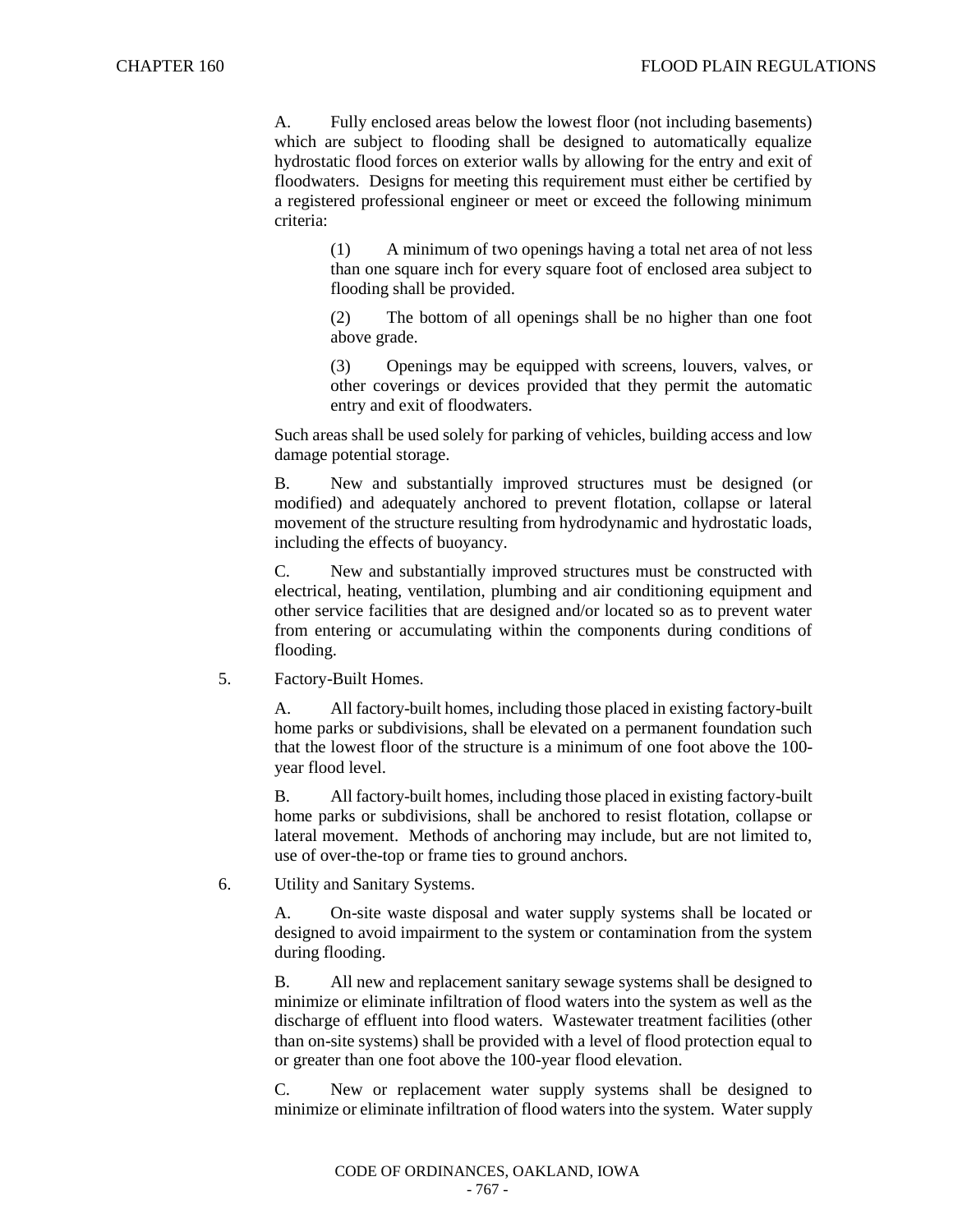treatment facilities other than on-site systems shall be provided with a level of protection equal to or greater than one foot above the 100-year flood elevation.

D. Utilities such as gas or electrical systems shall be located and constructed to minimize or eliminate flood damage to the system and the risk associated with such flood damaged or impaired systems.

7. Storage of Materials and Equipment. Storage of equipment and materials that are flammable, explosive or injurious to human, animal or plant life is prohibited unless elevated a minimum of one foot above the 100-year flood level. Other material and equipment must either be similarly elevated or: (i) not subject to major flood damage and anchored to prevent movement due to floodwaters; or (ii) readily removable from the area within the time available after flood warning.

8. Flood Control Structures. Flood control structural works such as levees, floodwalls, etc. shall provide, at a minimum, protection from a 100-year flood with a minimum of three feet of design freeboard and shall provide for adequate interior drainage. In addition, structural flood control works shall be approved by the Department of Natural Resources

9. Watercourses. Watercourse alterations or relocations must be designed to maintain the flood carrying capacity within the altered or relocated portion. In addition, such alterations or relocations must be approved by the Department of Natural Resources.

10. Subdivision. Subdivisions (including factory-built home parks and subdivisions) shall be consistent with the need to minimize flood damages and shall have adequate drainage provided to reduce exposure to flood damage. Development associated with subdivision proposals (including the installation of public utilities) shall meet the applicable performance standards of this chapter. Subdivision proposals intended for residential use shall provide all lots with a means of access which will be passable by wheeled vehicles during the 100-year flood. Proposals for subdivisions greater than five acres or 50 lots (whichever is less) shall include 100-year flood elevation data for those areas located within the area of significant flood hazard.

11. Accessory Structures.

A. Detached garages, sheds, and similar structures accessory to a residential use are exempt from the 100-year flood elevation requirements where the following criteria are satisfied:

(1) The structure shall not be used for human habitation.

(2) The structure shall be designed to have low flood damage potential.

(3) The structure shall be constructed and placed on the building site so as to offer minimum resistance to the flow of floodwaters.

(4) The structure shall be firmly anchored to prevent flotation which may result in damage to other structures.

(5) The structure's service facilities such as electrical and heating equipment shall be elevated or flood-proofed to at least one foot above the 100-year flood level.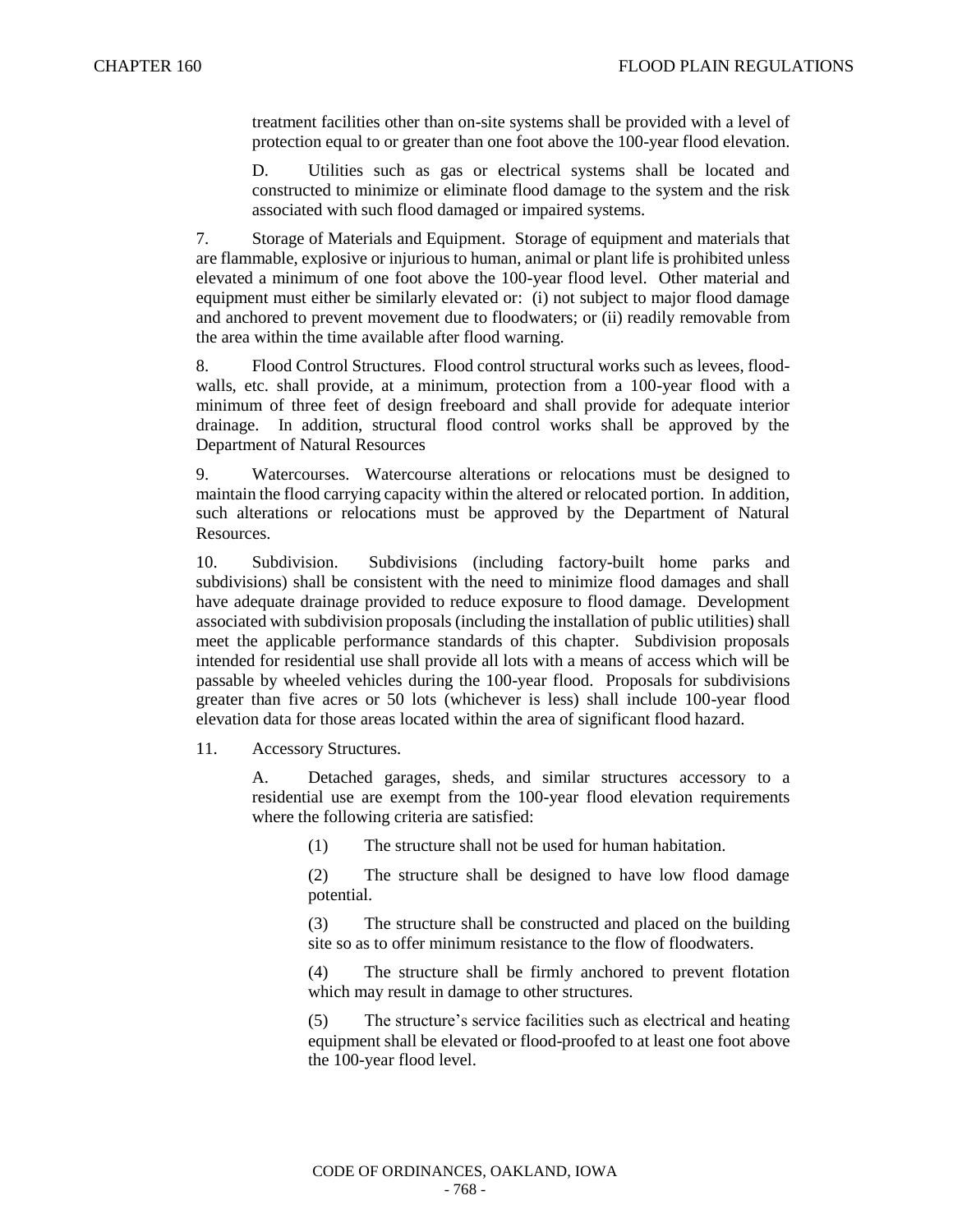B. Exemption from the 100-year flood elevation requirements for such a structure may result in increased premium rates for flood insurance coverage of the structure and its contents.

12. Recreational Vehicles.

A. Recreational vehicles are exempt from the requirements of subsection 5 of this section regarding anchoring and elevation of factory-built homes when the following criteria are satisfied.

> (1) The recreational vehicle shall be located on the site for less than 180 consecutive days, and,

> (2) The recreational vehicle must be fully licensed and ready for highway use. A recreational vehicle is ready for highway use if it is on its wheels or jacking system and is attached to the site only by quick disconnect type utilities and security devices and has no permanently attached additions.

B. Recreational vehicles that are located on the site for more than 180 consecutive days and are not ready for highway use must satisfy requirements of subsection 5 of this section regarding anchoring and elevation of factorybuilt homes.

13. Pipeline Crossings. Pipeline river and stream crossings shall be buried in the streambed and banks, or otherwise sufficiently protected to prevent rupture due to channel degradation and meandering.

**160.09 SPECIAL FLOODWAY STANDARDS.** In addition to the general flood plain standards, uses within the floodway must meet the following applicable standards. The floodway is that portion of the flood plain which must be protected from developmental encroachment to allow the free flow of floodwaters. Where floodway data has been provided in the flood insurance study, such data shall be used to define the floodway. Where no floodway data has been provided, the Department of Natural Resources shall be contacted to provide a floodway delineation. The applicant will be responsible for providing the Department of Natural Resources with sufficient technical information to make such determination.

1. No use shall be permitted in the floodway that would result in any increase in the 100-year flood level. Consideration of the effects of any development on flood levels shall be based upon the assumption that an equal degree of development would be allowed for similarly situated lands.

- 2. All uses within the floodway shall:
	- A. Be consistent with the need to minimize flood damage.

B. Use construction methods and practices that will minimize flood damage.

C. Use construction materials and utility equipment that are resistant to flood damage.

3. No use shall affect the capacity or conveyance of the channel or floodway of any tributary to the main stream, drainage ditch or any other drainage facility or system.

4. Structures, buildings and sanitary and utility systems, if permitted, shall meet the applicable general flood plain standards and shall be constructed or aligned to present the minimum possible resistance to flood flows.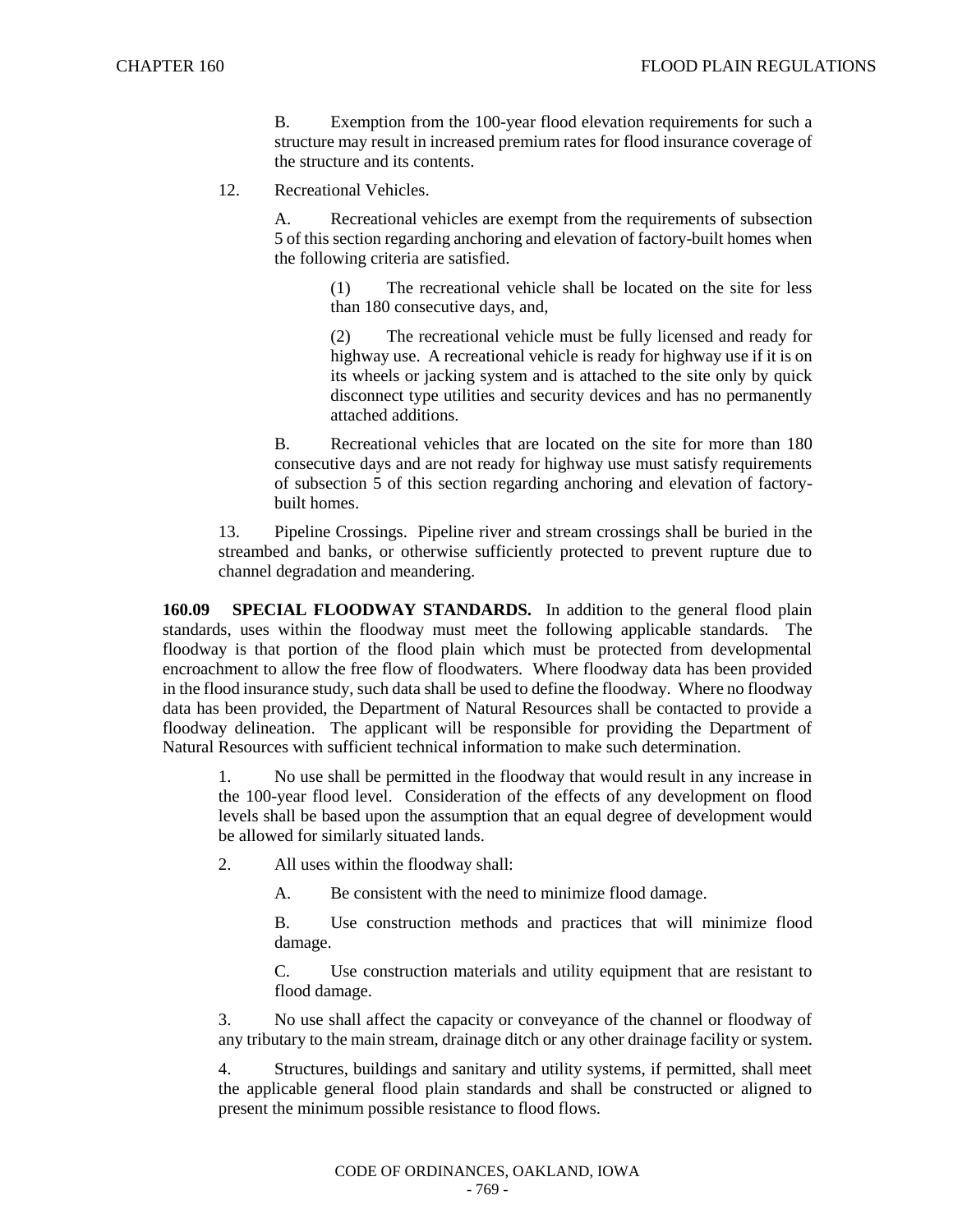5. Buildings, if permitted, shall have a low flood damage potential and shall not be for human habitation.

6. Storage of materials or equipment that are buoyant, flammable, explosive, or injurious to human, animal or plant life is prohibited. Storage of other material may be allowed if readily removable from the floodway within the time available after flood warning.

7. Watercourse alterations or relocations (channel changes and modifications) must be designed to maintain the flood carrying capacity within the altered or relocated portion. In addition, such alterations or relocations must be approved by the Department of Natural Resources.

8. Any fill allowed in the floodway must be shown to have some beneficial purpose and shall be limited to the minimum amount necessary.

9. Pipeline river or stream crossings shall be buried in the streambed and banks or otherwise sufficiently protected to prevent rupture due to channel degradation and meandering or due to the action of flood flows.

**160.10 ADMINISTRATION.** The Flood Plain Manager shall implement and administer the provisions of this chapter and will herein be referred to as the Administrator. Duties and responsibilities of the Administrator shall include, but not necessarily be limited to, the following:

1. Review all flood plain development permit applications to assure that the provisions of this chapter will be satisfied.

2. Review all flood plain development permit applications to assure that all necessary permits have been obtained from federal, State and local governmental agencies including approval when required from the Department of Natural Resources for flood plain construction.

3. Record and maintain a record of the elevation (in relation to the North American Vertical Datum) of the lowest floor (including basement) of all new or substantially improved structures.

4. Record and maintain a record of the elevation (in relation to the North American Vertical Datum) to which all new or substantially improved structures have been flood proofed.

5. Notify adjacent communities and/or counties and the Department of Natural Resources prior to any proposed alteration or relocation of a watercourse and submit evidence of such notifications to the Federal Emergency Management Agency.

6. Keep a record of all permits, appeals and such other transactions and correspondence pertaining to the administration of this chapter.

**160.11 FLOOD PLAIN DEVELOPMENT PERMIT REQUIRED.** A Flood Plain Development Permit issued by the Administrator shall be secured prior to any flood plain development (any manmade change to improved and unimproved real estate, including but not limited to buildings or other structures, mining, filling, grading, paving, excavation or drilling operations) including the placement of factory-built homes.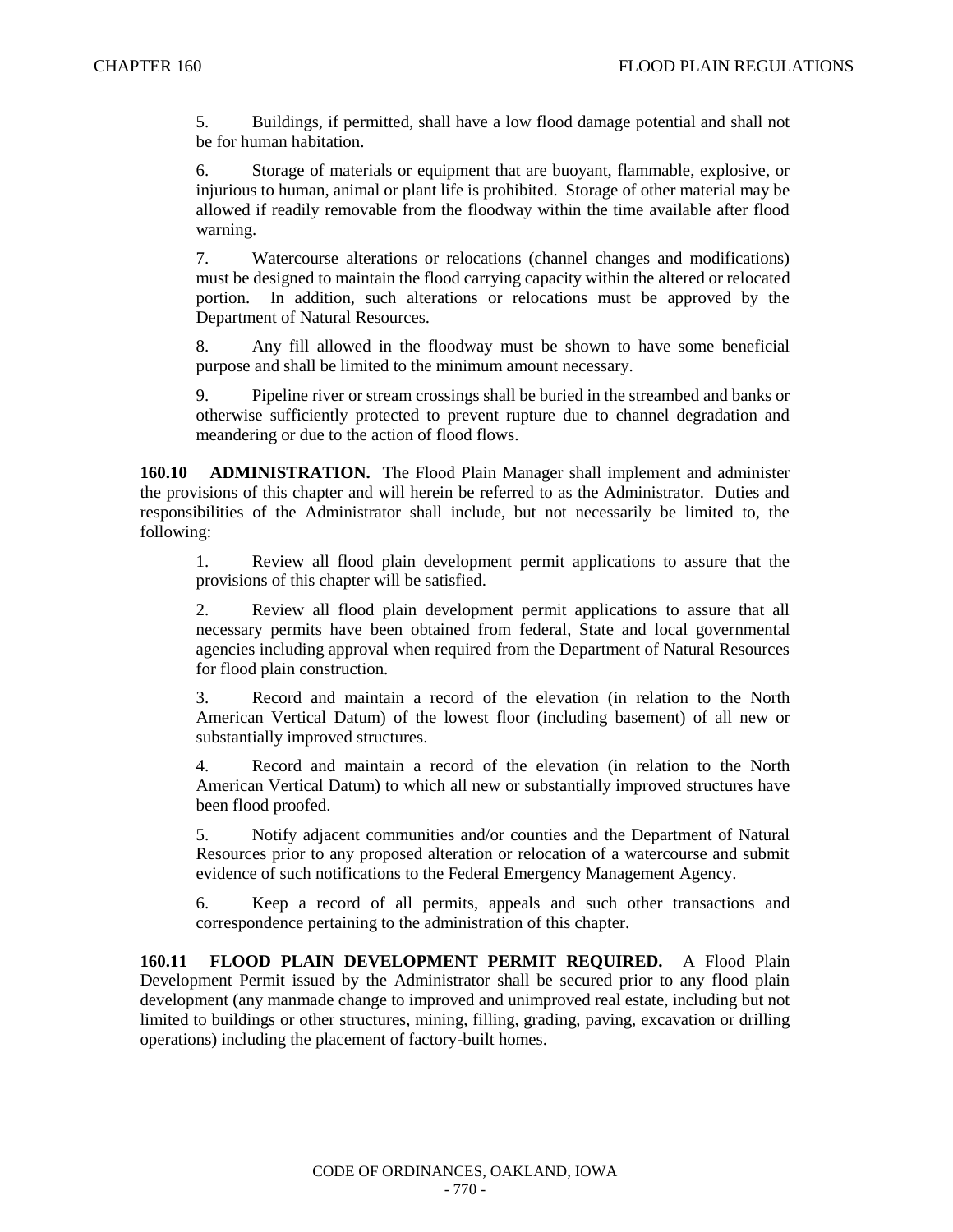**160.12 APPLICATION FOR PERMIT.** Application for a Flood Plain Development Permit shall be made on forms supplied by the Administrator and shall include the following information:

1. Work to Be Done. Description of the work to be covered by the permit for which application is to be made.

2. Location. Description of the land on which the proposed work is to be done (i.e., lot, block, tract, street address or similar description) that will readily identify and locate the work to be done.

3. Use or Occupancy. Indication of the use or occupancy for which the proposed work is intended.

4. Flood Elevation. Elevation of the 100-year flood.

5. Flood Elevation. Elevation (in relation to the North American Vertical Datum) of the lowest floor (including basement) of buildings or of the level to which a building is to be flood proofed.

6. Cost of Improvement. For buildings being improved or rebuilt, the estimated cost of improvements and market value of the building prior to the improvements.

7. Other. Such other information as the Administrator deems reasonably necessary (e.g., drawings or a site plan) for the purpose of this chapter.

**160.13 ACTION ON APPLICATION.** The Administrator shall, within a reasonable time, make a determination as to whether the proposed flood plain development meets the applicable standards of this chapter and shall approve or disapprove the application. For disapprovals, the applicant shall be informed, in writing, of the specific reasons therefor. The Administrator shall not issue permits for variances except as directed by the Council.

**160.14 CONSTRUCTION AND USE TO BE AS PROVIDED IN APPLICATION AND PLANS.** Flood Plain Development Permits, issued on the basis of approved plans and applications, authorize only the use, arrangement, and construction set forth in such approved plans and applications and no other use, arrangement or construction. Any use, arrangement, or construction at variance with that authorized shall be deemed a violation of this chapter. The applicant shall be required to submit certification by a professional engineer or land surveyor, as appropriate, registered in the State, that the finished fill, building floor elevations, flood proofing, or other flood protection measures were accomplished in compliance with the provisions of this chapter, prior to the use or occupancy of any structure.

**160.15 VARIANCES.** The Council may authorize upon request in specific cases such variances from the terms of this chapter that will not be contrary to the public interest, where owing to special conditions, a literal enforcement of the provisions of this chapter will result in unnecessary hardship. Variances granted must meet the following applicable standards:

1. Cause. Variances shall only be granted upon: (i) a showing of good and sufficient cause; (ii) a determination that failure to grant the variance would result in exceptional hardship to the applicant; and (iii) a determination that the granting of the variance will not result in increased flood heights, additional threats to public safety, extraordinary public expense, create nuisances, cause fraud on or victimization of the public or conflict with existing local codes or ordinances.

2. Prohibited. Variances shall not be issued within any designated floodway if any increase in flood levels during the 100-year flood would result. Consideration of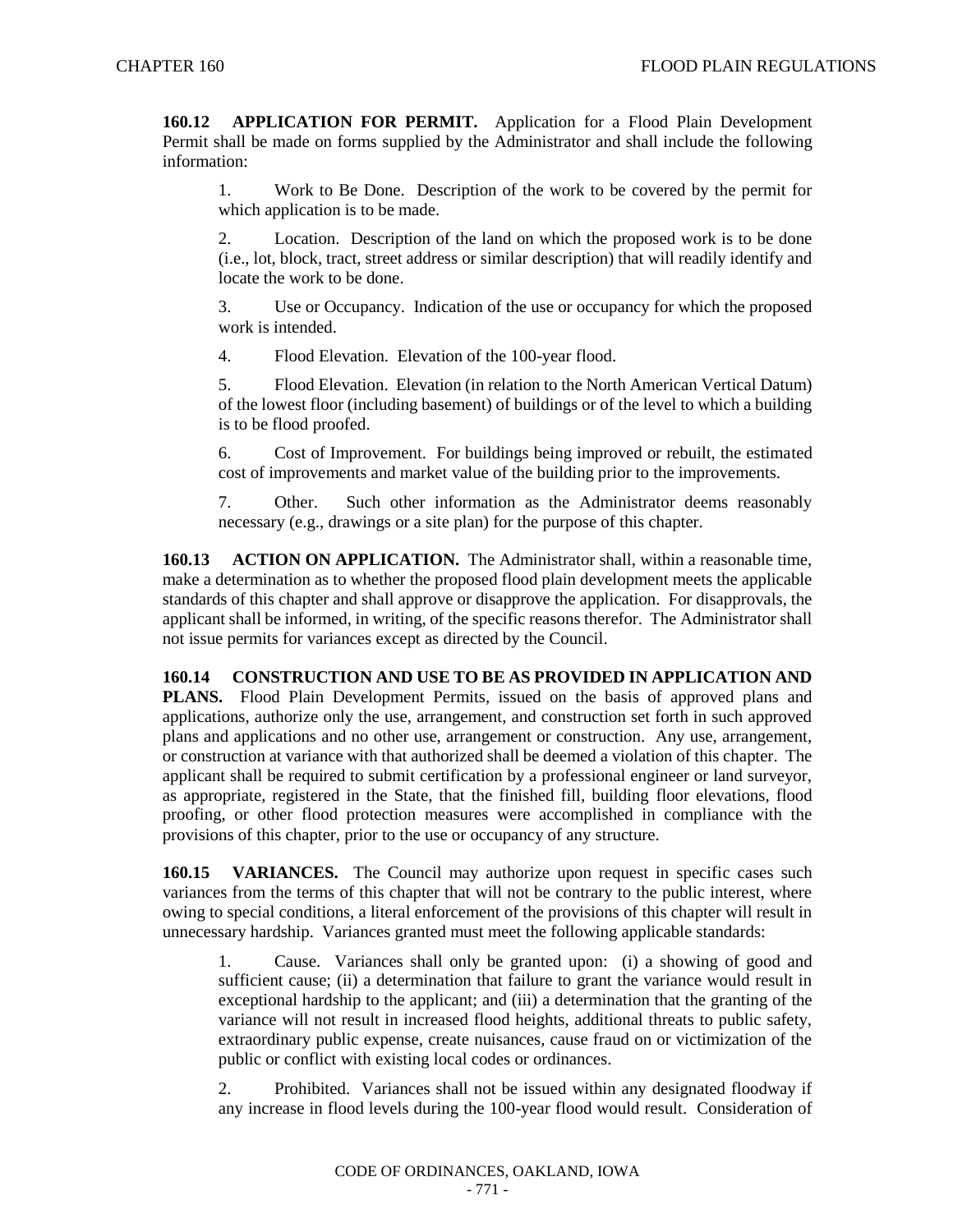the effects of any development on flood levels shall be based upon the assumption that an equal degree of development would be allowed for similarly situated lands.

3. Required to Afford Relief. Variances shall only be granted upon a determination that the variance is the minimum necessary, considering the flood hazard, to afford relief.

4. Notice to Applicant. In cases where the variance involves a lower level of flood protection for buildings than what is ordinarily required by this chapter, the applicant shall be notified in writing over the signature of the Administrator that: (i) the issuance of a variance will result in increased premium rates for flood insurance up to amounts as high as \$25.00 for \$100.00 of insurance coverage; and (ii) such construction increases risks to life and property.

5. Approval. All variances granted shall have the concurrence or approval of the Department of Natural Resources.

**160.16 FACTORS UPON WHICH THE DECISION TO GRANT VARIANCES SHALL BE BASED.** In passing upon applications for variances, the Council shall consider all relevant factors specified in other sections of this chapter and:

1. The danger to life and property due to increased flood heights or velocities caused by encroachments.

2. The danger that materials may be swept on to other land or downstream to the injury of others.

3. The proposed water supply and sanitation systems and the ability of these systems to prevent disease, contamination and unsanitary conditions.

4. The susceptibility of the proposed facility and its contents to flood damage and the effect of such damage on the individual owner.

5. The importance of the services provided by the proposed facility to the City.

6. The requirements of the facility for a flood plain location.

7. The availability of alternative locations not subject to flooding for the proposed use.

8. The compatibility of the proposed use with existing development and development anticipated in the foreseeable future.

9. The relationship of the proposed use to the comprehensive plan and flood plain management program for the area.

10. The safety of access to the property in times of flood for ordinary and emergency vehicles.

11. The expected heights, velocity, duration, rate of rise and sediment transport of the flood water expected at the site.

12. The cost of providing governmental services during and after flood conditions, including maintenance and repair of public utilities (sewer, gas, electrical and water systems), facilities, streets and bridges.

13. Such other factors which are relevant to the purpose of this chapter.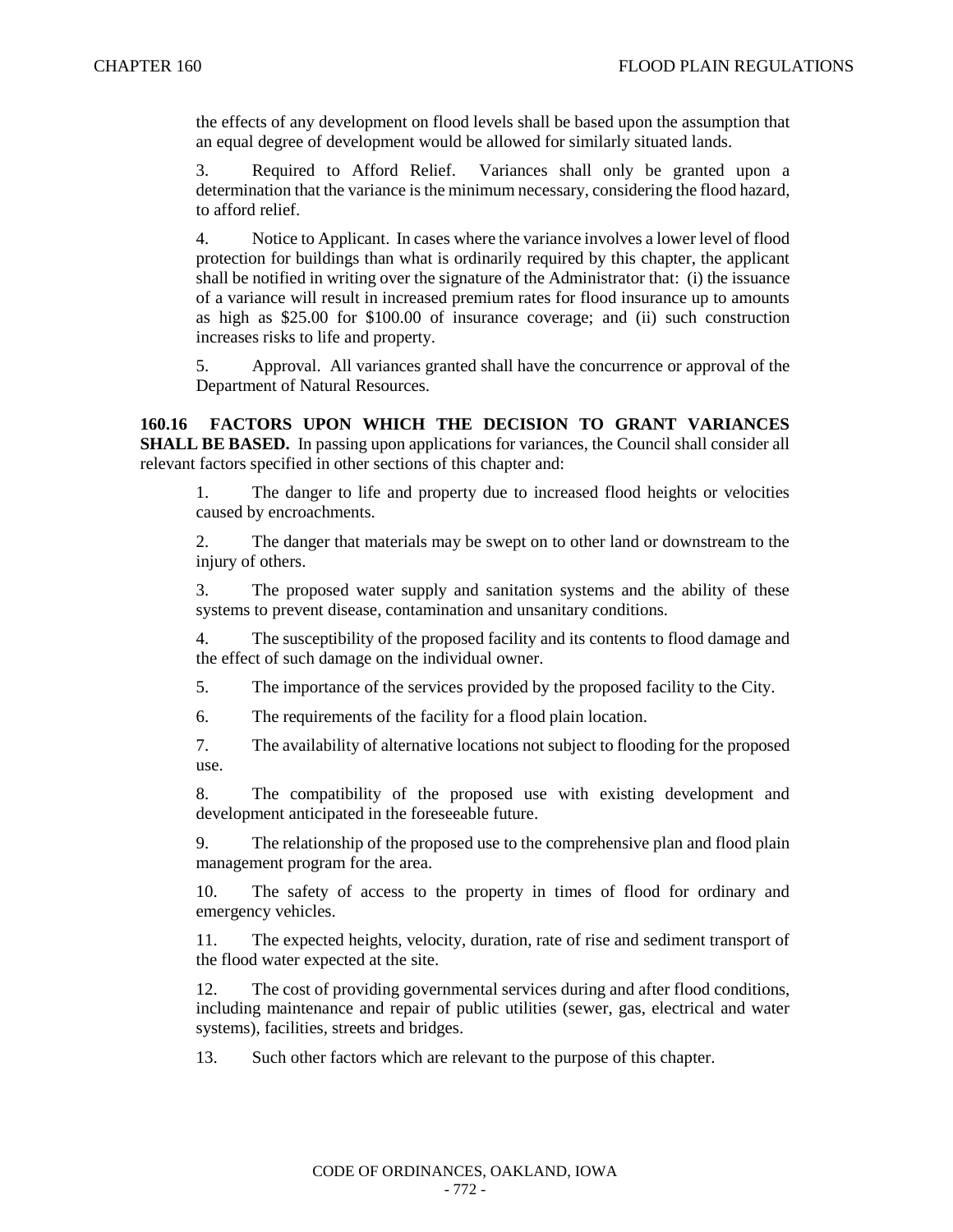**160.17 CONDITIONS ATTACHED TO VARIANCES.** Upon consideration of the factors listed in Section 160.17, the Council may attach such conditions to the granting of variances as it deems necessary to further the purpose of this chapter. Such conditions may include, but not necessarily be limited to:

- 1. Modification of waste disposal and water supply facilities.
- 2. Limitation of periods of use and operation.
- 3. Imposition of operational controls, sureties, and deed restrictions.

4. Requirements for construction of channel modifications, dikes, levees, and other protective measures, provided such are approved by the Department of Natural Resources and are deemed the only practical alternative to achieving the purposes of this chapter.

5. Flood proofing measures.

## **160.18 NONCONFORMING USES.**

1. A structure or the use of a structure or premises which was lawful before the passage or amendment of this chapter, but which is not in conformity with the provisions of this chapter, may be continued subject to the following conditions:

A. If such use is discontinued for six (6) consecutive months, any future use of the building premises shall conform to this chapter.

B. Uses or adjuncts thereof that are or become nuisances shall not be entitled to continue as nonconforming uses.

2. If any nonconforming use or structure is destroyed by any means, including flood, it shall not be reconstructed if the cost is more than 50 percent of the market value of the structure before the damage occurred, unless it is reconstructed in conformity with the provisions of this chapter. This limitation does not include the cost of any alteration to comply with existing State or local health, sanitary, building or safety codes or regulations or the cost of any alteration of a structure listed on the National Register of Historic Places, provided that the alteration shall not preclude its continued designation.

**160.19 AMENDMENTS.** The regulations and standards set forth in this chapter may from time to time be amended, supplemented, changed, or repealed. No amendment, supplement, change, or modification shall be undertaken without prior approval from the Department of Natural Resources.